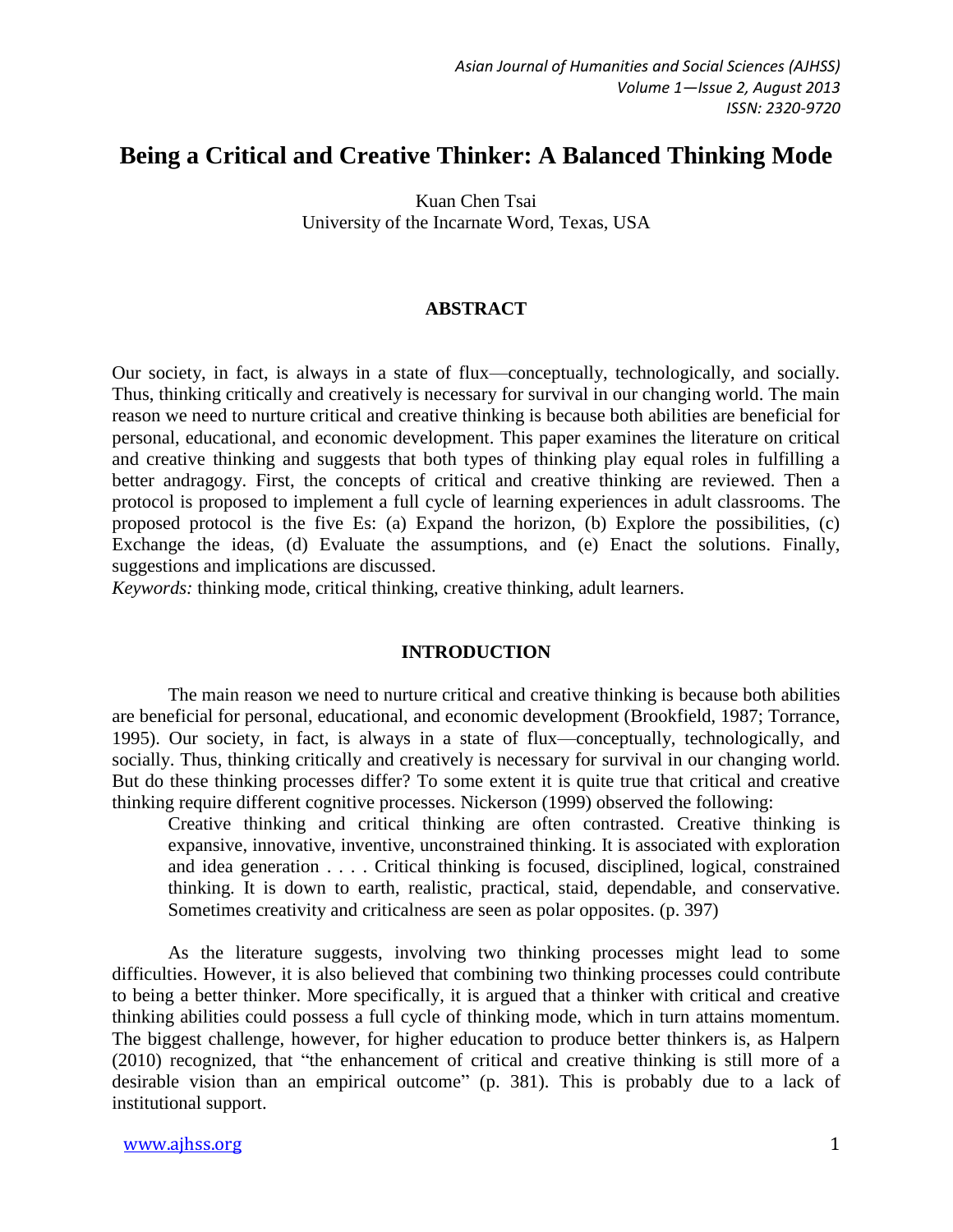This paper examines the literature on critical and creative thinking and suggests that both types of thinking play equal roles in fulfilling a better andragogy. First, the concepts of critical and creative thinking are reviewed. Then a protocol is proposed to implement a full cycle of learning experiences in adult classrooms. Finally, suggestions and implications are discussed.

## **The Needs of Critical Thinking**

The old Greek adage "Know yourself" reflects that critical thinking may be the first step in challenging the assumptions and recognizing biases within oneself. Kong (2007) argued that "critical thinking is a multifaceted and multi-dimensional cognitive ability" (p. 304) for the following reason:

Critical thinking is a mental process that seeks to clarify as well as evaluate the action and activity that one encounters in life. The mental processes of clarification and evaluation are essential in the problem-solving and decision-making processes, which encompasses our entire daily activities. (p. 307)

# Halpern (2010) believed:

[Critical thinking is the use of cognitive skills and strategies that] increase the probability of a desirable outcome. It is used to describe thinking that is purposeful, reasoned, and goal directed--the kind of thinking involved in solving problems, formulating inferences, calculating likelihoods, and making decisions, when the thinker is using skills that are thoughtful and effective for the particular context and type of thinking task. (p. 382)

The major benefit of critical thinking is that, as Brookfield (1987) wrote, "when we think critically we become aware of the diversity of values, behaviors, social structures, and artistic forms in the word" (p. 5). Thus, critical thinkers are more involved in life and appreciate diverse aspects of values. Because of this attitude, they are innovators and praise creativity for the exploration of possibilities. Most importantly, "the ability to imagine alternatives . . . is one that often entails a deliberate break with rational modes of thought in order to prompt forward leaps in creativity" (Brookfield, 1987, p. 12).

Brookfield (1987) recognized five key characteristics of critical thinking: (a) it is a productive and positive activity, (b) it is an ongoing process not an outcome, (c) it varies according to the contexts, (d) it is triggered by positive and negative episodes, and (f) it is an emotive and rational activity (pp. 5-7). Brookfield (2012) also highlighted critical thinking because it serves not only as a survival tool but also as a map for living and loving well. He described the critical thinking process as encompassing the following four stages: (a) hunting assumptions, where we deliberately discover what assumptions we hold; (b) checking assumptions, where we evaluate the validity and reliability of these assumptions; (c) seeing things from different perspectives, where we reconsider the different roles we play and our subsequent actions; and (d) taking informed action, where evidence may justify our actions (pp. 10-13). Furthermore, he identified three different assumptions: (a) paradigmatic assumptions are ones that frame our worldview and are viewed as the most difficult to detect, (b) prescriptive assumptions are ones that are supposed to be happening, and (c) causal assumptions are ones that explain why things happen the way they do (pp. 17-19). Most importantly, he pointed out that the judgment of assumptions is not clear-cut; rather, they are contextually embedded.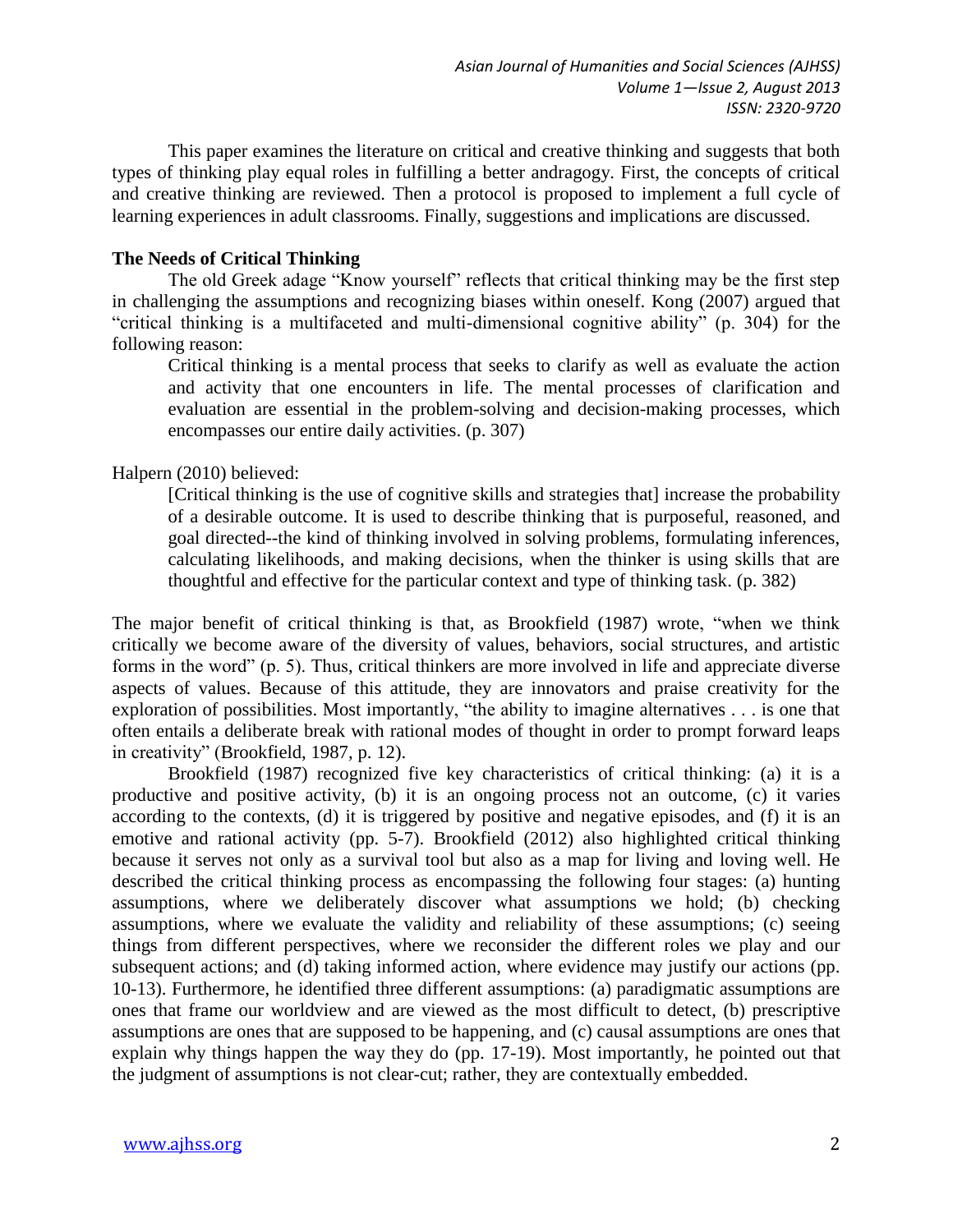Yet, Smith (1990) believed that "critical thinking does not demand a complex array of learned skills, but competence in whatever you are thinking about" (p. 103). In other words, having enough knowledge of something is the prerequisite of being a critical thinker. To be reasonable and judicious to doubt is the qualification of critical thinkers. However, it is not an easy task. As a result, the important role an educator plays is the facilitator and the enabler of developing this learning process.

## **The Characteristics of Creative Thinking**

Change is the norm for the fabric of today's society. We face various complex issues and challenges that demand creative solutions. Creative thinking becomes a crucial skill as we contrive adaptive strategies to contend with these changes and search for answers. By identifying the fundamental principles of creative thinking, we could be able to hone our mental skills to cope with challenging problems and behave more creatively in a number of arenas (Ward, Finke, & Smith, 1995). Torrance (1995), for example, underscored the importance of creative thinking because it is imperative in "mental health, educational achievement, vocational success, and many other important areas in life" (p. 75). As a result, several scholars have argued that education should value creativity and try to include this ability in the curriculum and classrooms (Jeffrey & Craft, 2004; Mccormack, 1974; Shaheen, 2010). There is also a consensus that creativity can be strengthened by practice in creative thinking exercises (Fasko, 2001).

As a concept, creative thinking has been interpreted in various ways. It has been equated with divergent thinking (Dirkes, 1978; Torrance, 1977), psychic wholeness and integration (Hickson & Housley, 1997), the synthesis of knowledge, emotion, and experience (Sinnott, 1998), the formation of new neurons (Schmidt, 2006), open-mindedness (Fasko, 2006), the intentional production of novelty (Weisberg, 2006), the problem-solving ability (Ruscio & Amabile, 1999), a natural human process motivated by strong needs (Torrance, 1972), personal constructions and the requisite cognitive processes (Runco, 2003), and assimilation and imagination (Piaget, 1962). But, in general, the process of creative thinking is believed to occur in several stages: problem finding, incubation, illumination, verification, and dissemination (Allen & Thomas, 2011; Wallas, 1926). In addition, some scholars believe a whole process of creative thinking should involve divergent ideation and convergent evaluation (Guilford, 1957; Simonton, 1988). Problem finding, the first stage, is viewed as more important and difficult than problem solving (Dillon, 1982; Fontenot, 1993). It is a typical account of the incubation stage operatizing in the unconscious state, where it leaves a problem aside and in turn a useful insight will emerge during this detachment (Simonton, 1999). A meta-analytic review of incubation literature by Sio and Ormerod (2009) indicates that in comparison to high-demand tasks, lowdemand tasks play a better role to facilitate creativity during the incubation period. Illumination is the period of "Aha" moment where individuals suddenly receive ideas. This inspiration is closely related to intuition and remote associated thinking (Boden, 1990; Mednick, 1962). From the perspective of practical implementation, researchers believe that convergent and critical thinking play a more important role in verification because new ideas or solutions are now proposed. This evaluation check is necessary to guarantee more appeal to public opinions. The first stage, dissemination, requires persuasion and social influence to reach an audience (Csikszentmihalyi, 1996). This effort is to make others aware of the creator's ideas and expand its popularity. As Sternberg and Lubart (1995) described, this special ability needs thinkers to "buy low and sell high."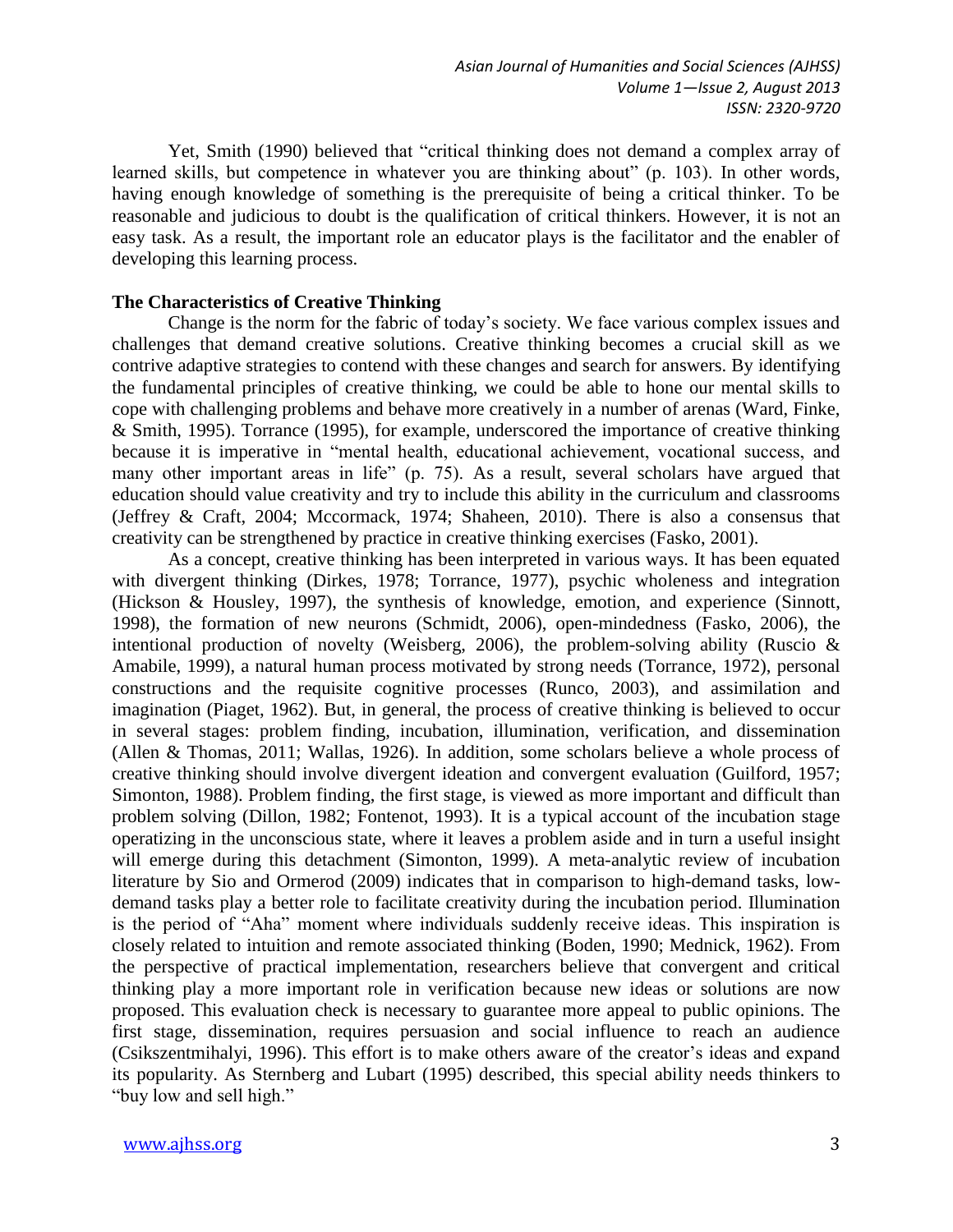Runco and Chand (1995) proposed a two-tier model of creative thinking. The three components in the primary tier are problem finding, ideation, and evaluation. The second tier is the relationships with knowledge and motivation. Boden (2001) differentiated three types of creative thinking: combinational, exploratory, and transformational creativity. Combinational creativity involves new ideas by combining old ideas, whereas exploratory creativity investigates new possibilities by relevant rules and produces unique ideas. In comparison to exploratory creativity, transformational creativity steps further and generates more significant alternations of the current concepts and leads to major breakthroughs. Davis (2006) proposed five components for teaching creative thinking: (a) fostering creativity consciousness and creative attitudes, (b) improving our (and other's) understanding of creativity, (c) exercising creative abilities, (d) learning creative thinking techniques, and (e) becoming more involved in creative activities (p. 246). Kong (2007) pointed out that in relation to critical and creative thinking, problem solving serves a good example to bridge this connection. He described problem solving as the following:

A typical problem-solving process usually involves the following steps: (a) recognize the existence of a problem, (b) define the nature of the problem, (c) explore resources to solve the problem, (d) formulate strategies to solve the problem, (f) evaluate solution, and  $(g)$  choose the best solution. (Kong, 2007, pp. 317-318)

Although a number of variables have been identified to affect creativity (Hennessey & Amabile, 2010; Mumford, 2003), fundamentally from the cognitive perspective there is no different operation between creative thinking and noncreative cognition (Gardner, 1988). This assumption suggests that everyone has creative potential. The key is how you use and apply this ability in your daily life when facing any situations. For example, for Piaget, creative thinking lies in the interaction between assimilation and accommodation. This implies that imagination and a playful attitude are important attributes to facilitate creative thinking (as cited in Ayman-Nolley, 1999). As a result, an attempt to view from a different perspective and play with different possibilities could enhance creative thinking. Opening one's mind and exploring the world is *sine qua non* for unleashing one's creative seeds!

## **The Protocol of Creative and Critical Thinking**

Smith (1990) stated that one key difference between creative and critical thinking is that "the generation of alternatives is a creative activity, and the selection among them must be critical" (p. 101). Brookfield (1987) explained that the important attitude toward critical teaching is rooted in the belief that "a willingness to risk experimentation in one's teaching is an important aspect of modeling change and promoting critical openness in learners" (p. 81). The protocol proposed here is adapted from critical thinking (Brookfield, 2012), creative problem solving (Treffinger, 1995; Treffinger & Isaksen, 2005), and Kolb's learning model (Kolb, 1984). The procedure is followed by the five Es: (a) Expand the horizon, (b) Explore the possibilities, (c) Exchange the ideas, (d) Evaluate the assumptions, and (e) Enact the solutions. The following is a further explanation of using this protocol as a teaching and learning tool in the classroom.

#### **Expand the Horizon**

The instructor could provide an inquiry-guided activity to investigate phenomena or problems and then provide possible solutions. In this first stage, a teacher should ask students to observe phenomena qualitatively and interpret what they perceive. For example, "How do you perceive adult learning?" could be a good prompt to teach the theory of adult learning.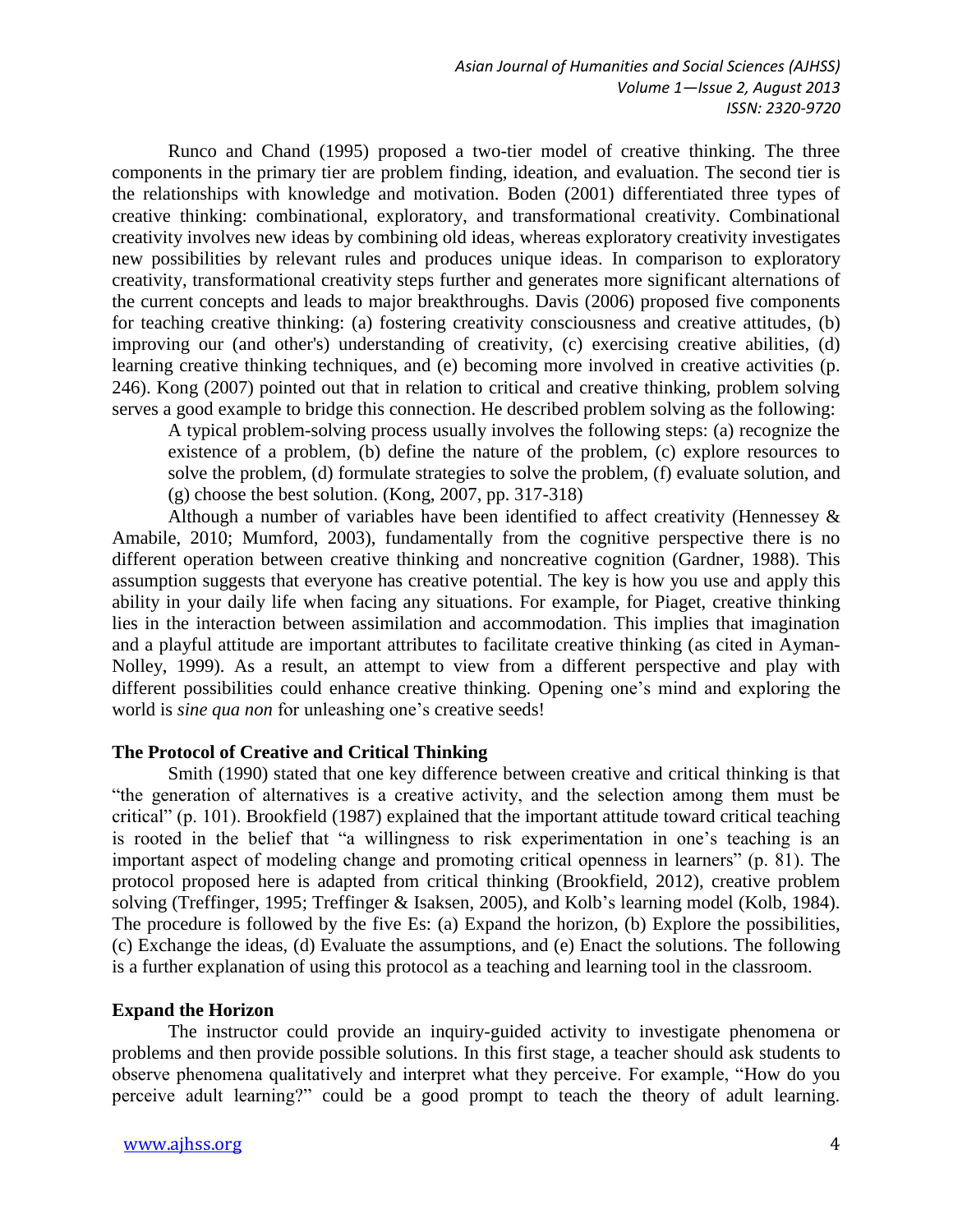Freewrites could be used as a warm-up exercise. Students should write down everything they know about this topic as fast as they can within three minutes. By doing so, they could activate their prior knowledge and experience and generate ideas by free association, disregarding grammar, spelling, punctuation, and the like.

## **Explore the Possibilities**

After students finish this initial free-writing activity, mind mapping could be used to further extend their ideas from the previous activity. By drawing a mind map, students can transform their ideas into a visual diagram and provide a holistic picture of what they perceive about adult learning. When students practice this activity, the teacher should highly encourage them to discover more ideas and connect more related ideas about this topic. Apart from mind mapping, brainstorming is another possible strategy for this stage.

## **Exchange the Ideas**

It could take 5 to 10 minutes to complete the mind mapping activity. In this next stage, the instructor should divide the class into groups, with a maximum of five students per group, to discuss and present the individual's diagram and ideas. At the same time, the group members are assigned two roles. When a person presents his or her ideas, that person is the presenter and the others are the detectives. The major role of the detectives is not only to be the passive audience but also to be active listeners. They need to think of "why" questions.

## **Evaluate the Assumptions**

When the presenter shares his or her ideas to the other team members, the detectives should listen carefully and try to understand why these ideas are proposed. After the presenter completes his or her presentation, the detectives should check the assumptions behind these ideas by asking questions. For example, two possible questions are "Is this idea related to past episodes or knowledge?" or "How does this idea connect to the topic? Please explain" The main purpose of these questions is to ask the individual to think deeper and assess his or her assumptions that might affect his or her ideas. After the individuals recognize their hidden agendas or assumptions, it is important to think of other possible ideas in order to go beyond their personal assumptions. It is expected that this stage will take longer to complete because each person will receive challenges that question their assumptions, and it will take longer to uncover this mental block that prevents them from exploring other alternatives. This group interaction plays a dual role. On the one hand, by reflecting on their assumptions, they may realize that there are other possible outcomes. On the other hand, by listening to other people's ideas, they may experience an "aha" moment and come up with unexpected ideas. In other words, they can expand on their ideas by inward refection and outward shifting in mental models.

# **Enact the Solutions**

In this last stage, students can write down their intellectual and emotional reactions to the discussions by writing in their journals. There are several questions students need to address in their journal: (a) "What is new to you about this activity?," (b) "Does any point contradict what you already know or believed?," (c) "After this activity, what questions remain in your mind?,"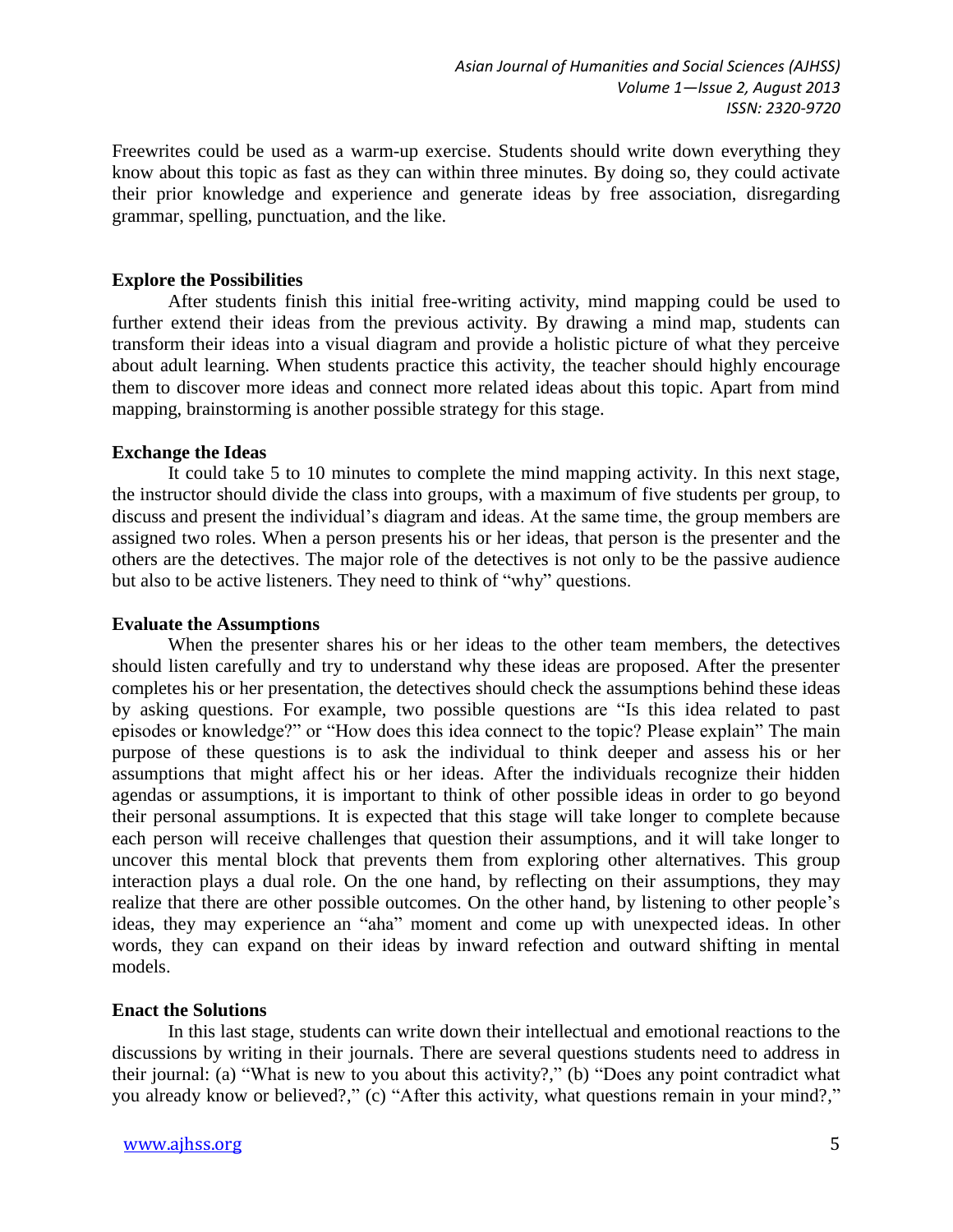(d) "At what moment, did you feel lost or puzzled?," (e) "At what moment, did you obtain some insights?," and (f) "What lesson have you learned and how can you extend this to other scenarios in your life?" In summary, the last stage is about implementation. Teachers should assist students to take advantage of this learning experience and in turn transform their ideas into useful insights.

## **Conclusion**

Guilford (1959) supported an idea of balance training in creative thinking (divergent production) and critical thinking (convergent production and evaluation). As Smith (1990) suggested, "critical and creative thinking may be viewed academically as unique mental activities . . . but the elements of thinking critically and creatively are in everyone's behavioral and cognitive repertoire" (p. 102). According to the literature, critical and creative thinking have both a generic and a subject-specific component; it is the responsibility of educators to model these thinking processes and to create a supportive climate to develop, practice, and exhibit these capabilities.

The preceding protocol can be used and combined with other teaching approaches, such as the case study, problem-based learning, experiential learning, and the like. The researcher hopes that this proposed protocol helps students in active learning, self-regulated learning, and deep learning (Houtz & Krug, 1995). Clegg (2008) wrote, "Critical assault on confining ideas, structures and even modes of 'being' is fundamental to creativity. Creativity and critical faculties are intimately linked" (p. 221). From an assessment perspective, Young (2009) stated that,

Teachers who recognize the important role imagination and creativity play in the learning process want to include these high-level thought processes as part of authentic assessment. From creative problem solving to culminating performance events, curriculum design that includes assessment that captures critical thinking skills, problem solving abilities, and imaginative/creative capacities is promoted by educators at all levels. (p. 74)

As an educator, it is important to prize critical and creative thinking and, most importantly, both teaching and learning methods to enhance learning should be included in a teacher's toolbox. The design of this protocol prevents one thinking skill to outshine the other. As the argument suggests in this article, a balance-thinking mode should be considered.

The main purpose of this article was to advocate that adult learners should be encouraged to think critically and creatively. Kong (2007) contended that "critical and creative thinking are often seen as opposites or dichotomous; in which critical thinker is considered serious, analytical, and impersonal, whereas creative thinker is viewed as one who is wild, unstructured, and sometimes eccentric" (p. 319). Nevertheless, the image of critical and creative thinking should not be seen as dualistic. This paper attempted to bridge two thinking processes and proposed an alternative approach to include both types of thinking in the classroom. The researcher's belief is grounded in the fact that being equipped with both thinking skills should be viewed as a balance of thinking mode. Most importantly, students could benefit from both thinking modes in their academic as well as their personal lives. They can have a basis for understanding and check their assumptions and realize that their habitual thinking can block their chances of thinking outside the box. By exploring alternatives, it is possible for individuals to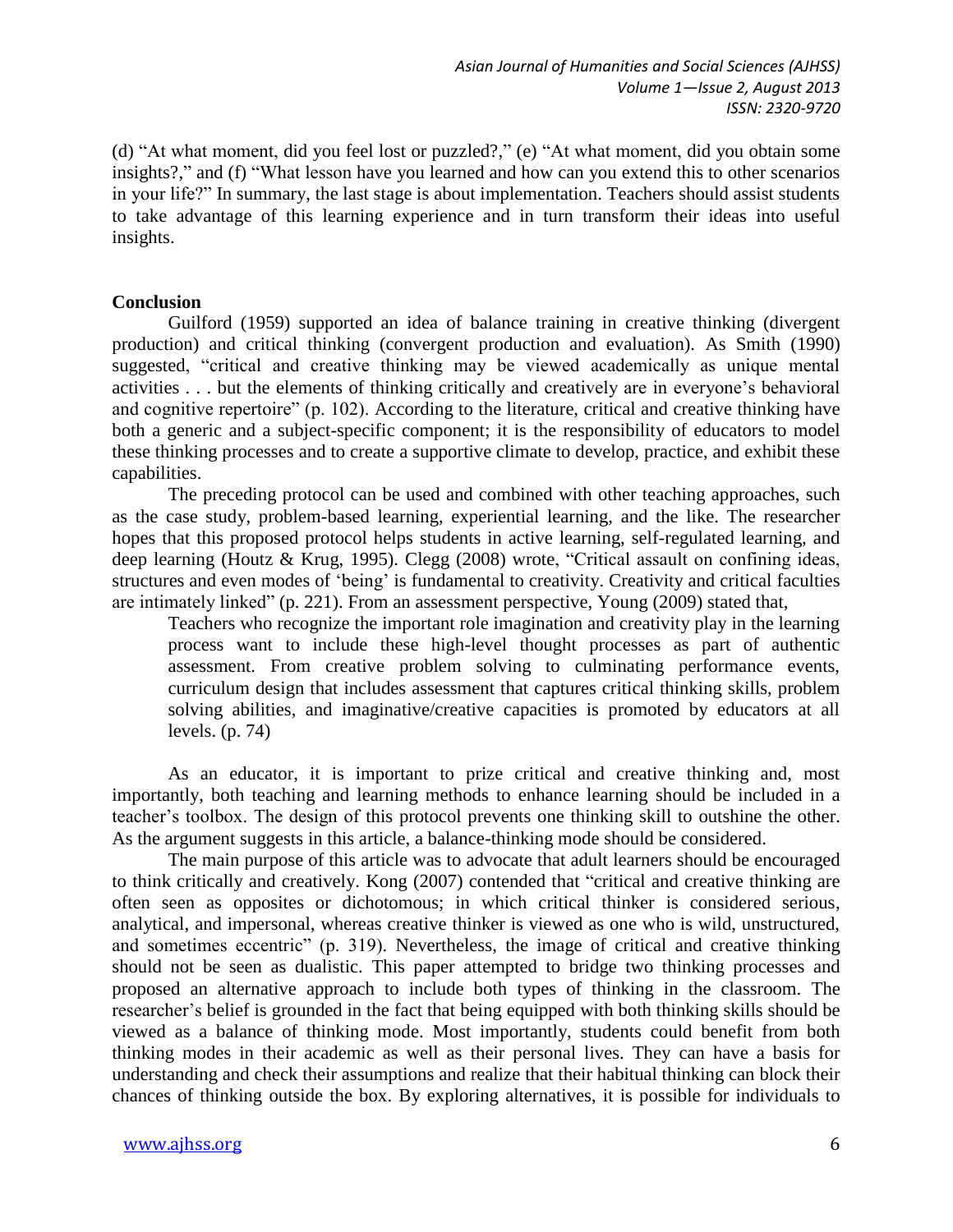obtain useful insights to deal with the various challenges they may face during their life's journey.

#### **REFERENCES**

- Allen, A. P., & Thomas, K. E. (2011). A dual process account of creative thinking. *Creativity Research Journal, 23*(2), 109-118.
- Ayman-Nolley, S. (1999). A Piagetian perspective on the dialectic process of creativity. *Creativity Research Journal, 12*(4), 267-275.
- Boden, M. A. (1990). *The creative mind: Myths & mechanisms*. London, UK: George Weidenfeld and Nicolson.
- Boden, M. A. (2001). Creativity and knowledge. In A. Craft, B. Jeffrey, & M. Leibling (Eds.), *Creativity in education* (pp. 95-102). New York, NY: Continuum.
- Brookfield, S. D. (1987). *Developing critical thinkers: Challenging adults to explore alternative ways of thinking and acting*. San Francisco, CA: Jossey-Bass.
- Brookfield, S. D. (2012). *Teaching for critical thinking: tools and techniques to help students question their assumptions*. San Francisco, CA: Jossey-Bass.
- Clegg, P. (2008). Creativity and in the globalized university. *Innovations in Education & Teaching International, 45*(3), 219-226. doi:10.1080/14703290802175982
- Csikszentmihalyi, M. (1996). *Creativity: Flow and the psychology of discovery and invention*. New York, NY: HarperCollins.
- Davis, G. A. (2006). *Gifted children and gifted education: A handbook for teachers and parents*. Scottsdale, AZ: Great Potential Press.
- Dillon, J. T. (1982). Problem finding and solving. *The Journal of Creative Behavior, 16*(2), 97- 111.
- Dirkes, M. (1978). The role of divergent production in the learning process. *American Psychologist, 33*(9), 815-820. doi:10.1037/0003-066X.33.9.815
- Fasko, D. (2001). Education and creativity. *Creativity Research Journal, 13*(3/4), 317-327.
- Fasko, D. (2006). Creative thinking and reasoning: Can you have one without the other? In J. C. Kaufman & J. Baer (Eds.). *Creativity and reason in cognitive development* (pp. 159-176). New York, NY: Cambridge University Press.
- Fontenot, N. A. (1993). Effects of training in creativity and creative problem finding upon business people. *Journal of Social Psychology, 133*(1), 11-22.
- Gardner, H. (1988). Creativity: An interdisciplinary perspective. *Creativity research Journal, 1*(1), 8-26.
- Guilford, J. P. (1957). Creative abilities in the arts. *Psychological Review, 64*(2), 110-118. doi:10.1037/h0048280
- Guilford, J. P. (1959). Three faces of intellect. *American Psychologist, 14*(8), 469-479.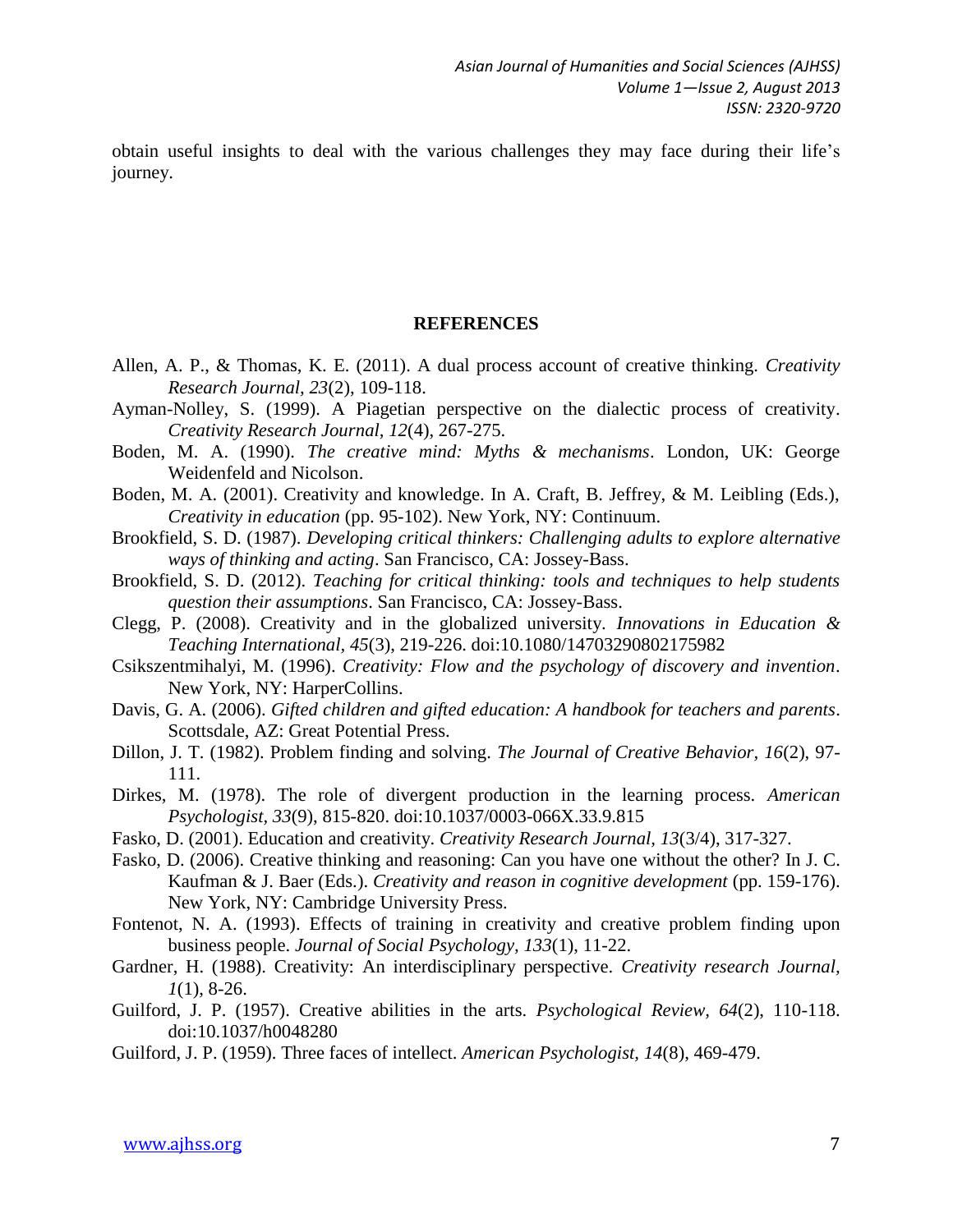- Halpern, D. F. (2010). Creativity in college classroom. In R. A. Beghetto & J. C. Kaufman (Eds.), *Nurturing creativity in the classroom* (pp. 380-393). New York, NY: Cambridge University Press.
- Hennessey, B. A., & Amabile, T. M. (2010). Creativity. *Annual Review of Psychology, 61*(1), 569-598.
- Hickson, J., & Housley, W. (1997). Creativity in later life. *Educational Gerontology, 23*(6), 539- 547.
- Houtz, J. C., & Krug, D. (1995). Assessment of creativity: Resolving a mid-life crisis. *Educational Psychology Review, 7*(3), 269-300.
- Jeffrey, B., & Craft, A. (2004). Teaching creatively and teaching for creativity: Distinctions and relationships. *Educational Studies, 30*(1), 77-87. doi:10/1080.0305569032000159750
- Kolb, D. A. (1984). *Experiential learning: Experience as the source of learning and development*. Englewood Cliffs, NJ: Prentice-Hall.
- Kong, S. L. (2007). Cultivating critical and creative thinking skills. In A.G. Tan (Ed.), *Creativity: A handbook for teachers* (pp. 303-326). Hackensack, NJ: World Scientific Publishing.
- Mednick, S. A. (1962). The associative basis of the creative process. *Psychological Review, 69*(3), 220-232.
- Mccormack, A. J. (1974). Training creative thinking in general education science. *Journal of College Science Teaching, 4*(1), 10-15.
- Mumford, M. D. (2003). Where have we been, where are we going? Taking stock in creativity research. *Creativity Research Journal, 15*(2/3), 107-120.
- Nickerson, R. S. (1999). Enhancing creativity. In R. J. Sternberg (Ed.), *Handbook of creativity* (pp. 392-430). New York, NY: Cambridge University Press.
- Piaget, J. (1962). *Play, dreams and imagination in childhood*. New York, NY: Basic Books.
- Runco, M. A. (2003). Education for creative potential. *Scandinavian Journal of Educational Research, 47*(3), 317-324.
- Runco, M. A., & Chand, I. (1995). Cognition and creativity. *Educational Psychology Review, 7*(3), 243-267.
- Ruscio, A., & Amabile, T. M. (1999). Effects of instructional style on problem-solving creativity. *Creativity Research Journal, 12*(4), 251-266.
- Schmidt, P. B. (2006). Creativity and coping in later life. *Generations, 30*(1), 27-31.
- Shaheen, R. (2010). Creativity and education. *Creative Education, 11*(3), 166-169. doi: 10.4236/ce.2010.13026
- Simonton, D. K. (1988). *Scientific genius: A psychology of science*. New York, NY: Cambridge University Press.
- Simonton, D. K. (1999). *Origins of genius: Darwinian perspectives on creativity*. New York: Oxford University Press.
- Sinnott, J. D. (1998). Creativity and postformal thought: Why the last stage is the creative stage. In C. E. Adams-Price (Ed.), *Creativity and successful aging: Theoretical and empirical approaches* (pp. 43-72). New York, NY: Springer.
- Sio, U. N., & Ormerod, T. C. (2009). Does incubation enhance problem solving? A metaanalytical review. *Psychological Bulletin, 135*(1), 94-120.
- Smith, F. (1990). *To think*. New York, NY: Teachers College Press.